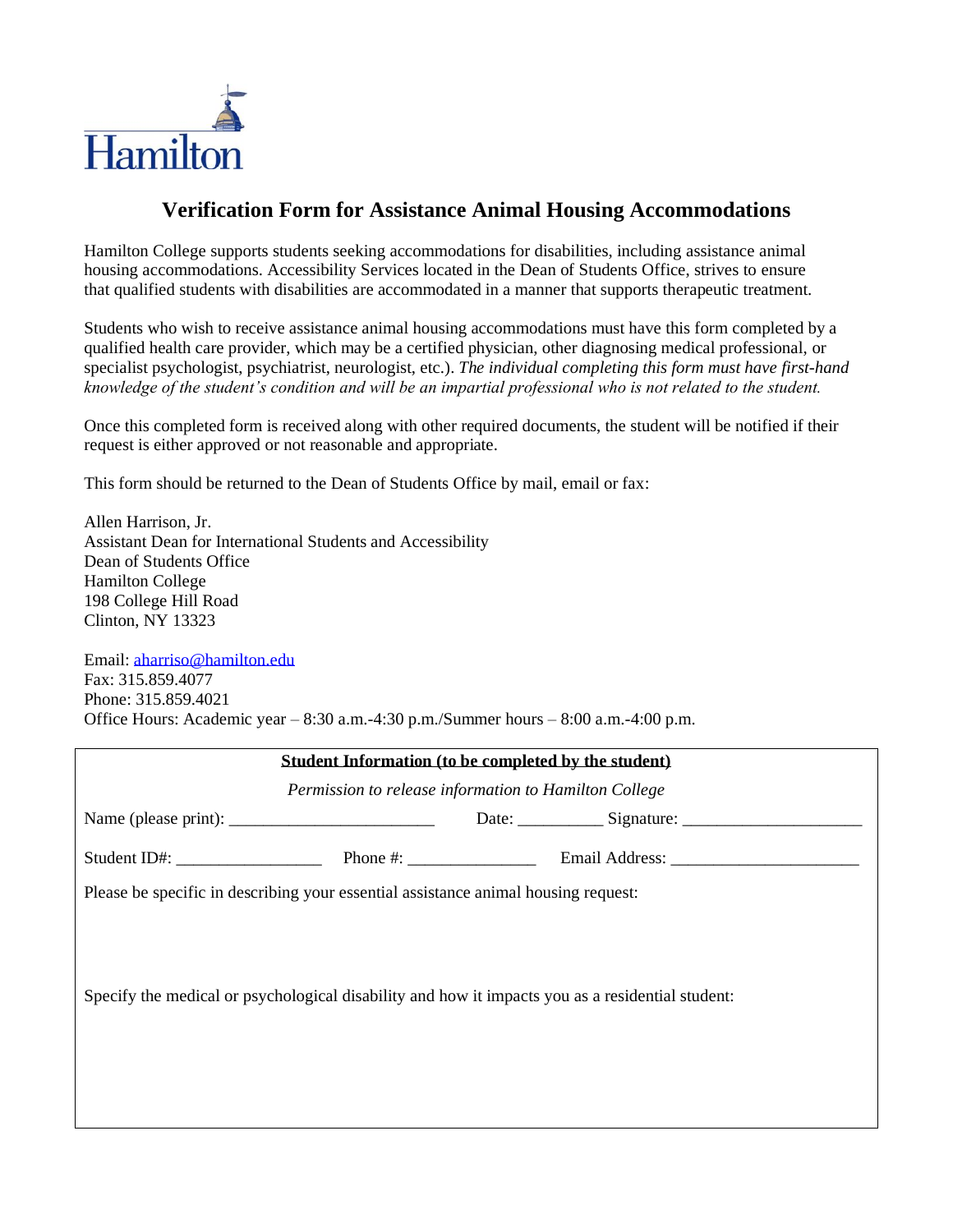## **\*\*\*\*\*TO BE COMPLETED BY A CERTIFIED PROFESSIONAL\*\*\*\*\***

## **VERIFICATION OF ASSISTANCE ANIMAL NEED FOR HOUSING ACCOMMODATION**

**To be completed by the current diagnosing professional (please type or print legibly):**

- **1. What are the diagnosis, severity and diagnostic criteria/tests used?**
- **2. What are the dates of the most recent evaluation and last contact?**
- **3. What is the expected duration of this condition?**
- **4. Please describe current treatments and/or medications currently prescribed.**

**5. How does this disability impact the student's ability to function effectively in the residence hall (oncampus)?**

**6. Are there any situations or environmental conditions that might lead to exacerbation of the condition?**

**7. Describe why having an assistance animal reside with the student is essential.**